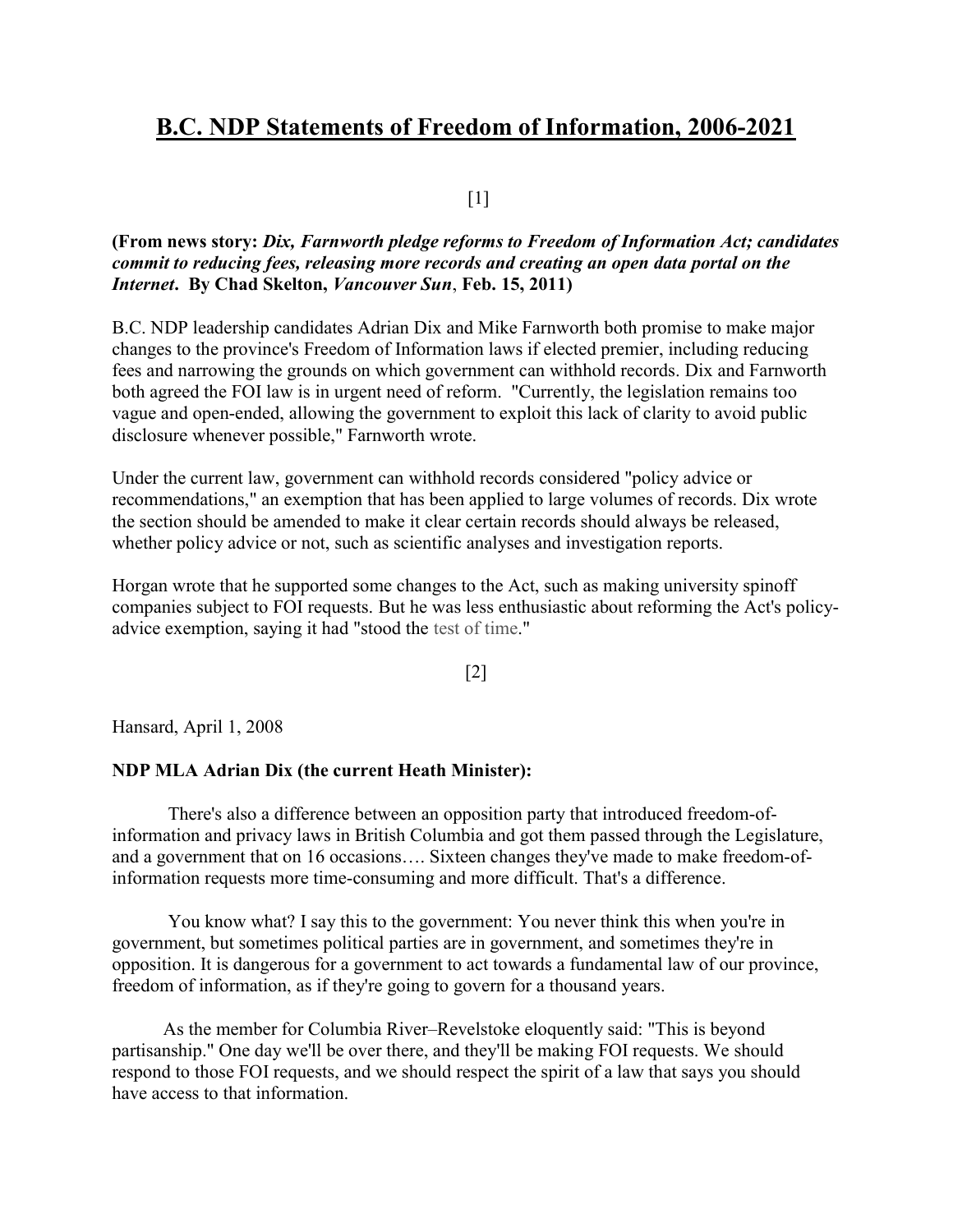Instead, what we have is a government that routinely uses the FOI Act and Section 13 in particular of that act to deny the public of British Columbia - MLAs, the media, citizens - the right to information they'd otherwise get.

[3]

Hansard, April 1, 2008

### NDP MLA Mike Farnworth (the current Solicitor General):

 That is a government obsessed by secrecy. That is a government afraid of the advice that it's been given. That is a government afraid to let the public know what is going on. The only positive thing in that is that I know my eyes are not getting any weaker. What it says is that this is a government that is far too secretive.

 Whiteouts. In fact, I would not be surprised if the whiteout line in the budget has significantly increased since this government took power. I say that with some justification, because when you look at this government's record on freedom of information, you see a startling fact, and that is that they have made more than 16 changes to FOI to make it more timeconsuming and more difficult.

 More expensive for ordinary citizens, more expensive for small business, more expensive for non-governmental organizations, more expensive for the media, more expensive all around. Is it because there are financial considerations? Well, the act did make for what would be considered normal. No. "Excessive" is the word that people have used. "Almost usurious" are other words that have been used to describe the way in which this government has used financial costs to restrict the ability to access freedom of information.

 Clearly, the actions of this government since they have taken office completely defeat the intent of freedom-of-information legislation. It's supposed to be sunshine legislation, to let the light of public scrutiny shine in. We know that they certainly appreciated it when they were in opposition. They loved it every day they were in opposition. But, by God, they sure couldn't wait to draw the curtains shut when they became government, and that's a shame.

[4]

Hansard, May 5, 2014

### NDP MLA George Heyman (the current Environment Minister):

In this time when British Columbians and people across Canada are becoming more cynical about politics, more alienated from government, I think one of the tools we have at our disposal to reverse that unfortunate trend, to give people back some sense that we in this chamber and people in government are acting on their behalf, is to respect their right to information. . . .

I could go on, and the litany goes on, but the answer to this issue is to strengthen the act on the recommendations of the Information and Privacy Commissioner, which she has made on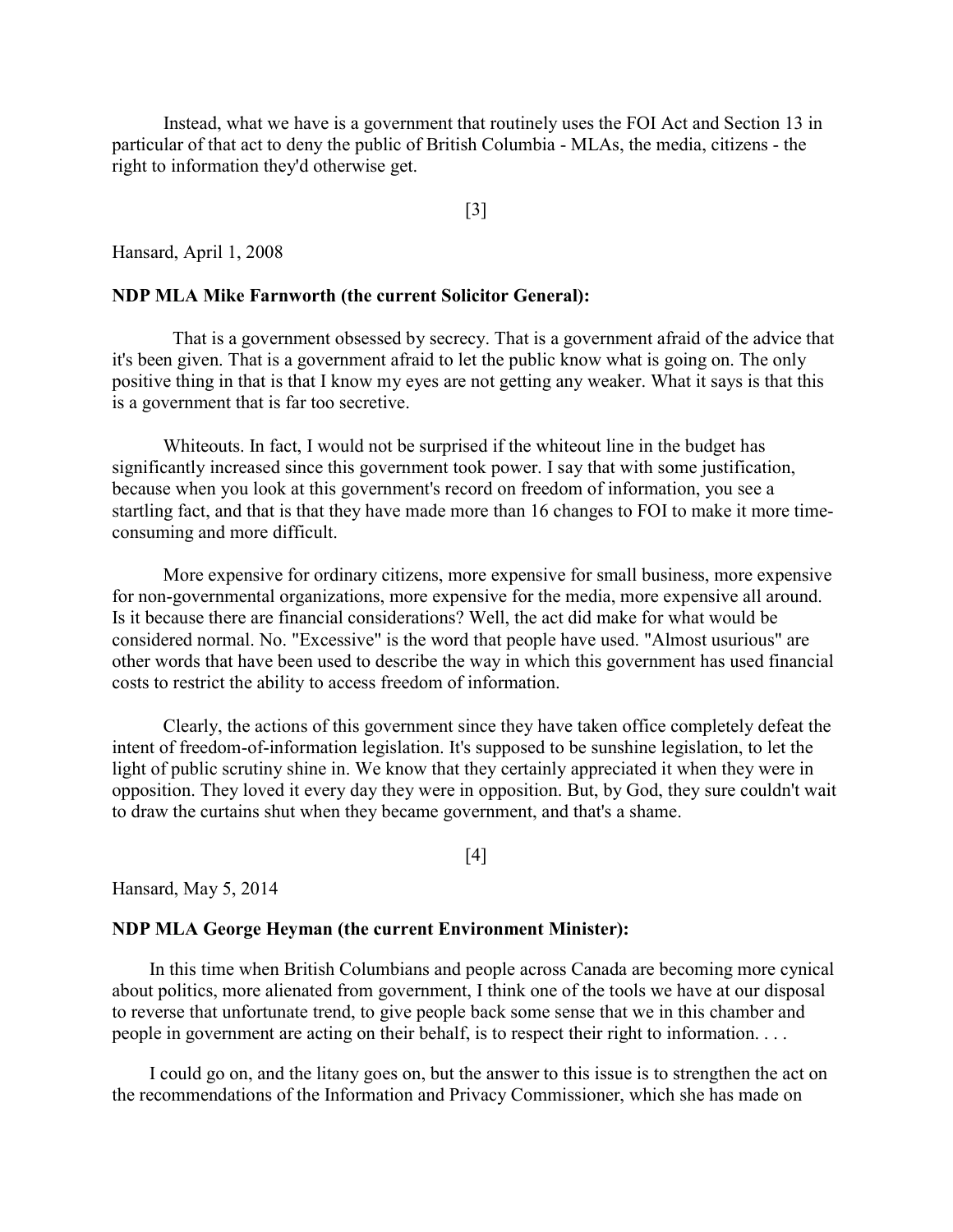numerous occasions, both to allow greater access to information and to ensure documents are kept. We on this side of the House would, in fact, do that.

## [5]

Hansard, May 16, 2016

### NDP MLA Doug Routley:

The freedom-of-information law, introduced by the NDP government in 1992 and adopted unanimously by this House, is meant to be a regulatory backstop to a culture of transparency. Instead, we have seen a steady and deliberate undermining of freedom of information and, consequentially, democratic integrity.

 The information of government belongs to the people of B.C. The information of what our government has done, how it was done and who decided is essential to a functioning, effective democracy. We have to see it to judge it. The FOI laws of the province have been weakened many times by government's amendments, and the provisions stretched to favour secrecy over openness.

As the transparency of government is blurred and blindfolded, the backstop of FOI law becomes the point of conflict. To repair the damage done to faith in government's integrity, we need to significantly toughen and expand FOI law. But more than that, we require the shift in culture that begins and ends in the Premier's office.

(Hansard, March 22, 2010)

When I try to describe to people which ministry I'm critic of, I often say, "Well, I'm critic of the ministry of secrecy, surveillance and propaganda," because the FOI Act has essentially become the secrecy act of government.

[6]

Hansard, May 26, 2008

#### NDP leader Carole James:

 We've seen freedom-of-information laws ignored and disdained by this Premier. We see new bureaucracies created with no oversight, little public accountability.

[7]

Hansard, April 1, 2008

### NDP MLA Norman Macdonald: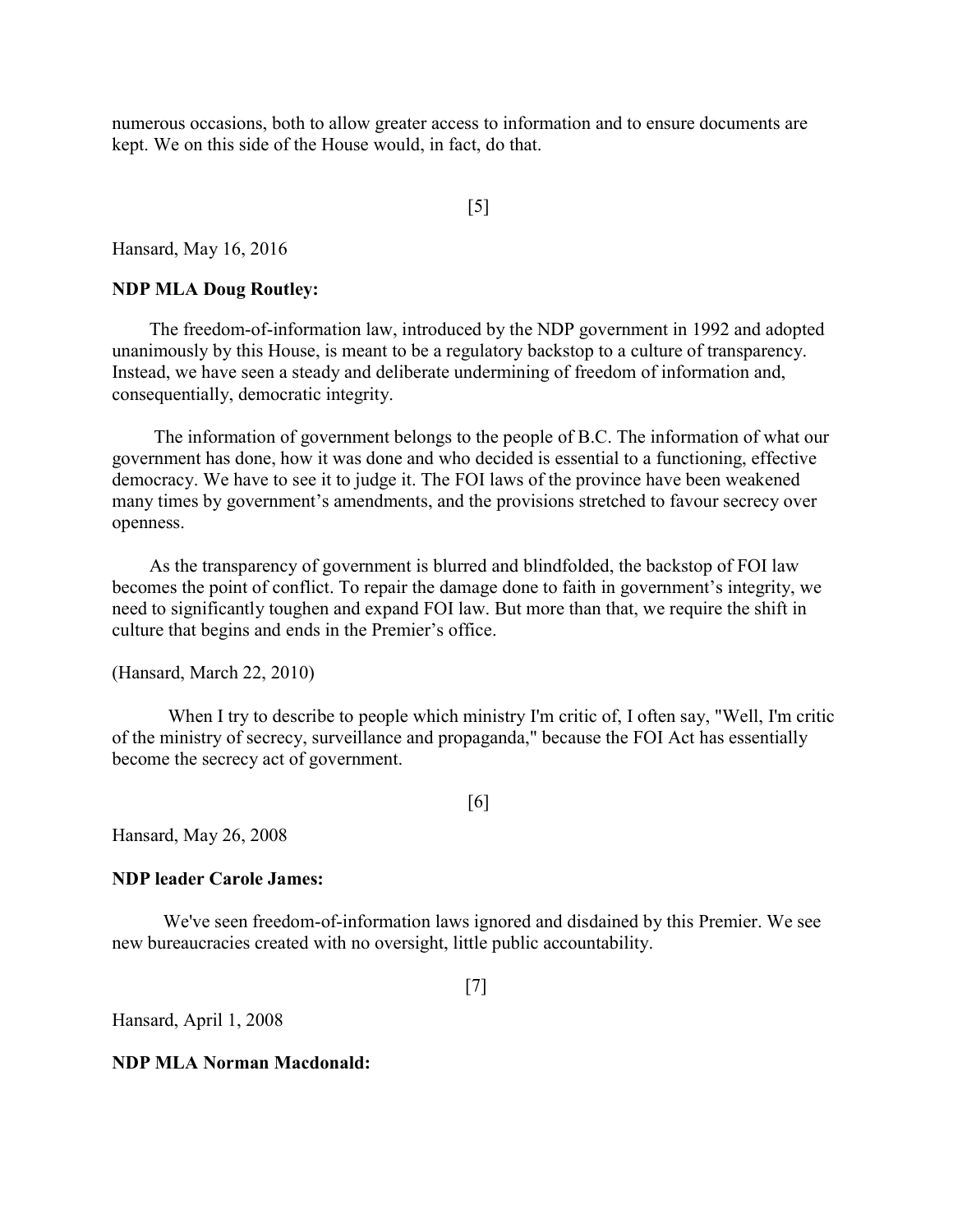The billions of dollars that are spent of the people's money, the billions of dollars that government spends of your money…. How that money is spent is going to be fully scrutinized. The policies that the government has the abilities to put in place, that restrict our lives, that put boundaries around what we can do, are thoroughly, thoroughly challenged. . . . .

 But we as the public, we as the opposition, need to know all that we can to do our job properly, and freedom-of-information legislation is an important part of that. If it errs, it needs to err to the side of openness.

[8]

Hansard, March 8, 2007

## NDP MLA Guy Gentner:

 Freedom of information helps to ensure that a government is operating with the informed consent of its citizens. That's what it's all about. Power is information, and without that information we are powerless.

 Freedom of information exists for the purpose of making public institutions transparent and accountable to the public. When all else fails it is a citizen's best hope to pierce the veil of obstruction that so often hides the work of government and to find out what is really going on. I don't understand the reluctance of this government to open its arms and say to its populace: "We are willing to allow you to see what is really going on."

#### NDP MLA Maurine Karagianis:

 I find it quite laughable, because if I didn't laugh, I would probably want to cry for the inability of this government to follow through on the promise of openness and accountability

 Again, as part of government's endeavours to constrain the flow of information and to prevent people from clearly seeing and understanding the thread of activities that have taken place, it has become more and more difficult to even get information under the Freedom of Information and Protection of Privacy Act. Often documents have arrived back in my hands so severely severed as to actually be a waste of paper.

## [9]

## (From news story: Key files hidden or destroyed, NDP says; B.C. government accused of flouting information law. By Lindsay Kines, Victoria Times-Colonist, April 30, 2015)

The NDP accused the Liberals Wednesday of flouting B.C.'s FOI law by withholding or destroying important government records. For the second straight week, the Opposition produced documents that show one senior official denying the existence of records only to have another person release them.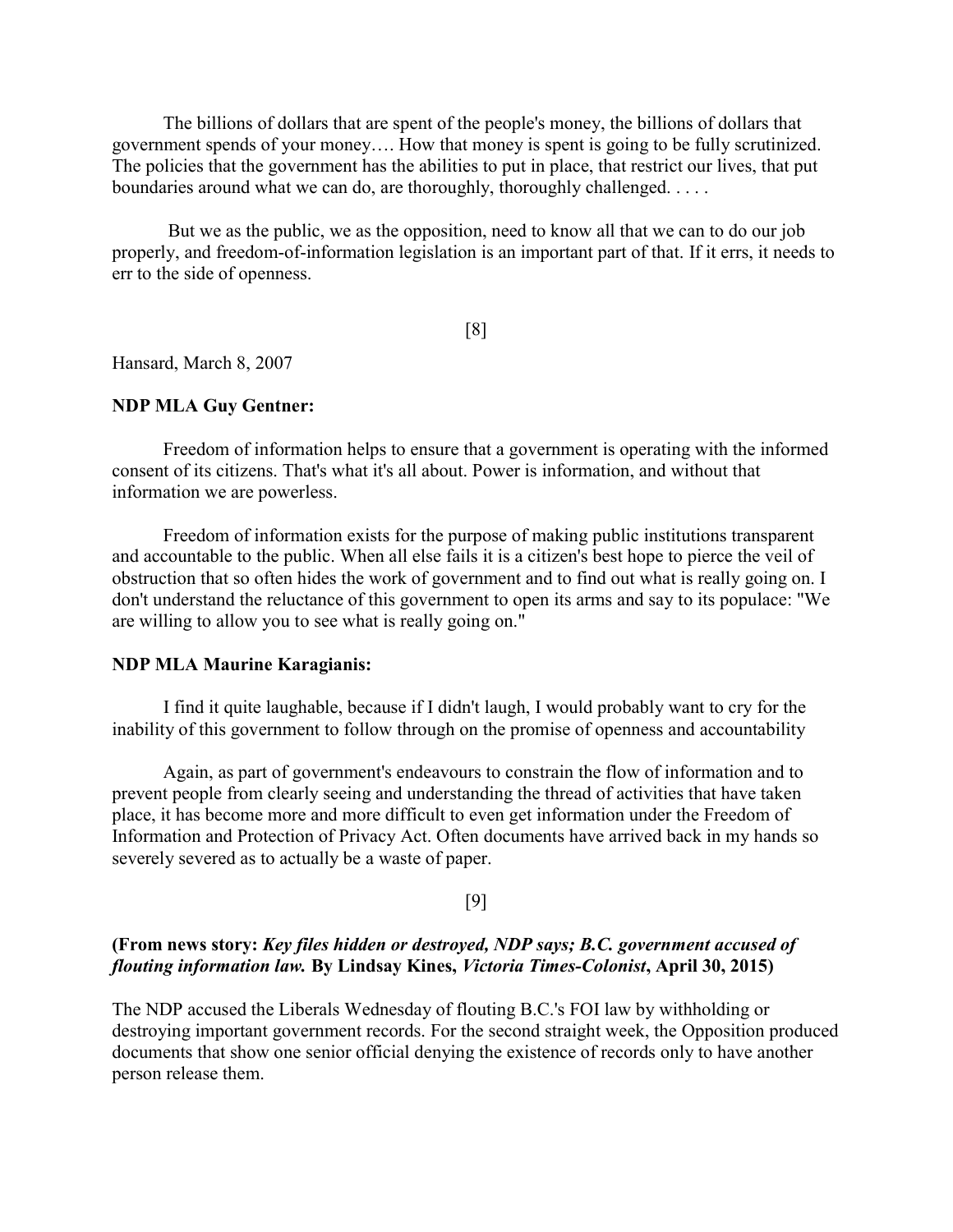NDP Leader John Horgan, whose party highlighted three similar cases last week, said the documents paint a disturbing picture of increasing government secrecy. "I think all British Columbians should be concerned when their government hides things from them," he said. "The whole point of having access to information is so we can all make reasonable judgments about the effectiveness or ineffectiveness of our political leadership."

### [10]

## Then-MP Murray Rankin - current B.C. NDP MLA and Minister for Indigenous Relations – writing on the Access to Information Act, the federal equivalent of B.C.'s FOIPP Act. From his preface to the book Fallen Behind, by Stanley Tromp, 1<sup>st</sup> edition, 2008:

Perhaps sadly, this book places Canada in the global context and demonstrates just how far behind other countries Canadians are in providing a meaningful right of access to their government's public records. Reading this book will no doubt make you angry: why do Canadians tolerate this state of affairs?

For legislation like the ATIA, which the courts have affirmed is quasi-constitutional in nature, its continuing vitality now hinges upon meaningful reform efforts. It is now time to squarely face the perennial issue of commitment: is there a political will and a bureaucratic willingness to live up to the quasi-constitutional rights now enshrined in the  $ATIA$ ? Is there a similar will to amend the law now, as is urgently required, to make it responsive to some of the serious and pressing issues canvassed in this book? . . . . Without a meaningful right to information, our democracy atrophies.

### [11]

## Murray Rankin, QC, currently B.C. NDP MLA and Minister of Indigenous Relations. Keynote address, B.C. FIPA Information Summit, Sept. 29, 2006

Politicians become ministers, and they become easily seduced by the attractions of secrecy. . . . Can we not find bipartisan support to restore our freedom of information?

Most important of all, it has so far failed to implement the very thoughtful recommendations of the special all-party committee of the Legislature chaired by Mr. Blair Lekstrom. It has been over two years since the committee issued its unanimous recommendations. The silence from the government so far is deafening.

At the beginning of this new century, the right to information is now being regarded as the prerequisite for the exercise of other rights to democracy. . . . If [B.C. FOI] is as important as human rights, which the Court also found to be a quasi-constitutional right, how can we allow it to be treated that way?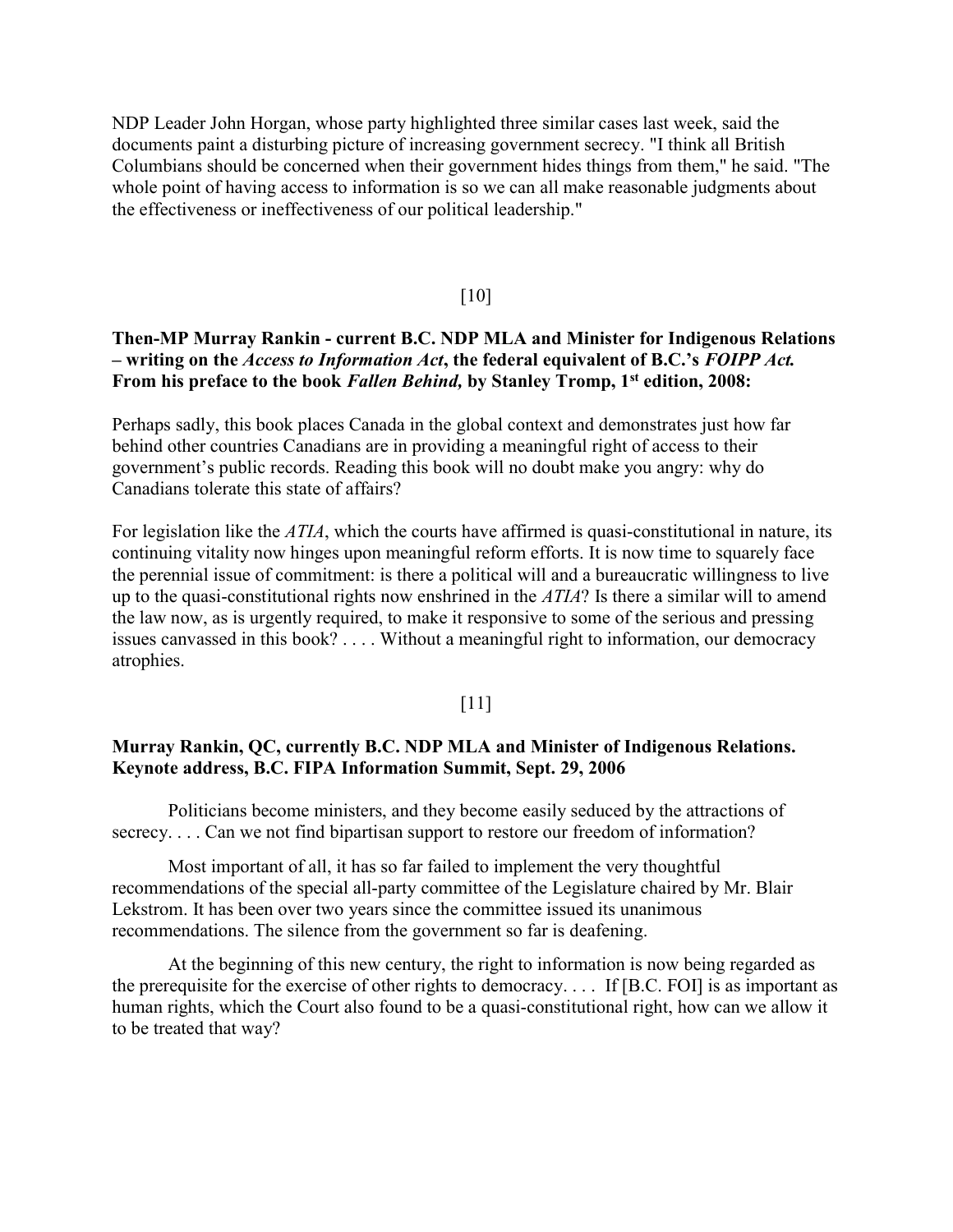Hansard, Oct. 17, 2011

### NDP MLA Doug Routley (on FOIPP Act section 12, cabinet records):

There's a standing joke in government and in research circles that anything the government doesn't want to share with the public simply gets loaded onto a trolley and wheeled through the offices of the cabinet and thereby becomes a recommendation to cabinet and exempt. That's one area of the act that wasn't addressed in this amendment act that could have gone a long way to improving the openness of our democracy.

I am concerned - and others are - that section 12 is being used increasingly as an excuse for blanket withholding of information of government. As with section 13 that I'll talk about in a minute, this is now not only being used for specific cabinet documents but even for any information that might have gone into the creation of those documents.

### On FOIPP Act Section 13 – the Policy Advice exemption

#### [13]

### [Former NDP Attorney General Colin Gableman - who introduced the B.C. FOIPP Act in 1992 - in a speech to the 2007 BC Information Summit]

Section 13 was so clear and obvious that there was not a word spoken by any member of the House on it during the committee stage debate. Not a word! . . . . I have to tell you that the Appeal Court quite simply failed to understand our intention - the intention of the legislature – when using these words as we did…. A government which believes in freedom of information would have introduced amendments in the first session of the legislature after that Appeal Court decision to restore the Act's intention.

#### $\lceil 14 \rceil$

## Murray Rankin, QC, currently B.C. Minister of Indigenous Relations. Keynote address, B.C. FIPA Information Summit, Sept. 29, 2006

I'm particularly concerned about the B.C. Court of Appeal's decision in the College of Physicians and Surgeons case (also known as the "Dr. Doe" case), where the policy advice or recommendations exemption in the Act was, in my view, extended remarkably and too far.

I do hope that the government agrees that this is a regressive development and, consistent with its recent re-affirmation of a commitment to open government, will amend the section to overcome the Court of Appeal's overbroad reading of Section 13(1). It is now up to the government to ask the Legislature to change the Act and restore the original intent of the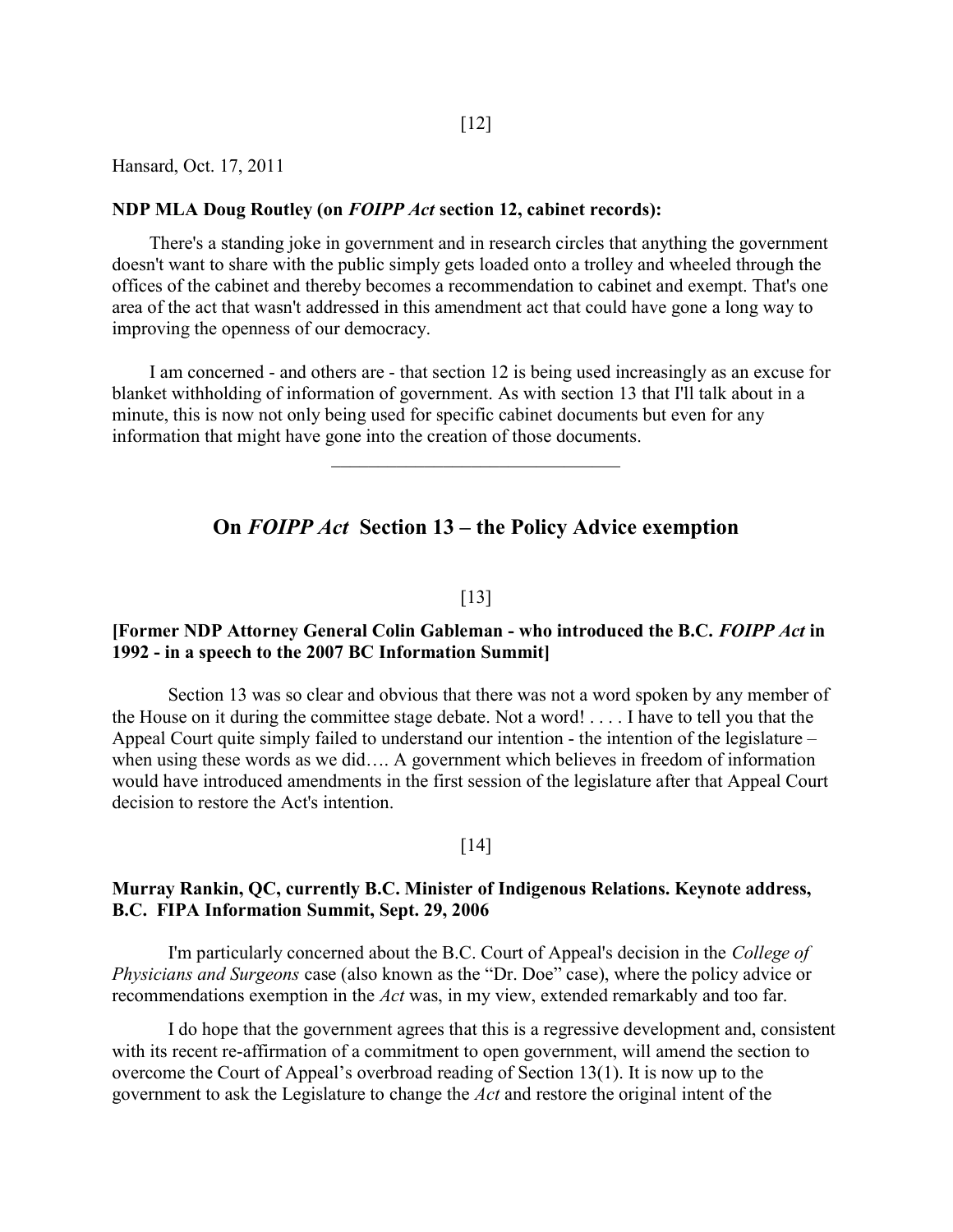legislation and I hope the Opposition will be watching - I know all of us will - to ensure the government does not listen to its officials and try to duck this one.

### $\lceil 15 \rceil$

Hansard, April 1, 2008

### NDP MLA Mike Farnworth (the current Solicitor General):

 Anyway, the Privacy Commissioner has called for an amendment to section 13 dealing with advice: "As it stands, the advice or recommendations exception I think unacceptably curtails the public right to know." He had a deep concern: "In this case, Bill 25, the predecessor of this bill, fails to address a serious imbalance that now exists between the public's right to know and government confidentiality. Not to amend section 13 would seriously undermine public accountability by allowing public bodies to possibly withhold broad swaths of information.

They just don't get it. An all-party committee went out and came back with recommendations. Those recommendations were thoughtful. They were bipartisan. They had the support of the public . . . . So what happens? It's ignored. . . . Minister, this is your last session. You said you're not running again. Take this opportunity. Seize this opportunity to put your stamp on one of the most important, fundamental pieces of legislation before us in this chamber.

[16]

Hansard, April 1, 2008

#### NDP MLA Katherine Conroy:

 Most notably, the policy advice section, Section 13. I think it's the dreaded Section 13, as anybody who has requested a Freedom of Information Act would call it. It does not have the amendments that have been requested. This government has been caught abusing this section in order to hide politically damaging information. It has been proven again and again that the ministries are utilizing section 13 to not be open and accountable, to not provide information to people when they ask for it.

 I think that we know that the government record on freedom of information has been, in fact, quite dismal. The act has been amended six times since 2001. It has led to less accountability each time, and 16 changes that have been made to the Freedom of Information Act have made the requests much more time-consuming and much more difficult.

Hansard, May 29, 2008

## [K. Conroy presented a bill titled Freedom of Information and Protection of Privacy Act Amendment Act, 2008]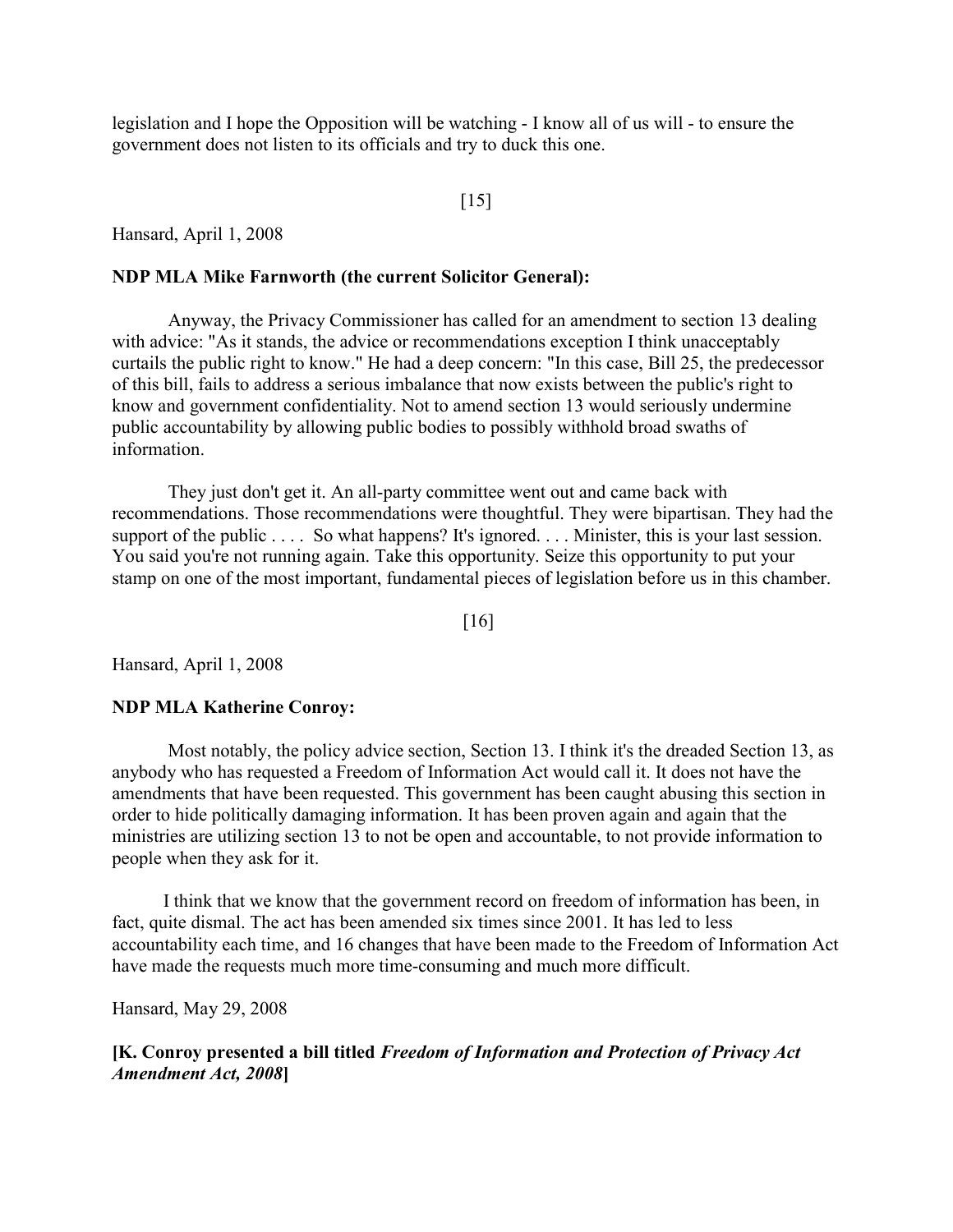It gives me great pleasure today to be introducing a piece of legislation that amends the Freedom of Information and Protection of Privacy Act in order to restore public access to information. Amendments to section 13 narrow policy advice exceptions, preventing information from being withheld when it is not directly related to policy or when the relevant government decision has already been made, and restoring the purpose of this section to its original intent. [The Bill did not pass.]

## [17]

### NDP reply to election campaign questionnaire by the B.C. Freedom of Information and Privacy Association (FIPA), 2009

Q.3. Increasing use is being made of several "exceptions" in the FOIPP Act. In particular, section 12 (cabinet confidences) and section 13 (policy advice) are now used to block the release of factual or background information. What will your government do to limit or narrow the current exceptions or limit their use?

Reply: The Campbell government has improperly used multiple exemptions in order to restrict the public's access to government information. In particular, the B.C. Liberal government has expanded the meaning of "advice" in section 13 "Policy Advice", and their use of this section has lead to a widespread call for reform: the freedom-of-information commissioner, the B.C. Freedom of Information and Privacy Association, the Campaign for Open Government and an all-party committee chaired by a government member have all recommended that the section be fixed, but the Campbell government has refused to act.

Our private members bill returns the policy advice exemption to its original intent, preventing information from being withheld when it is not directly related to policy or when the relevant government decision has already been made.

## [18]

NDP reply to election campaign questionnaire by the B.C. Freedom of Information and Privacy Association (FIPA), April 27, 2017 ( https://fipa.bc.ca/wpcontent/uploads/2018/01/BC-NDP-Response.pdf )

Q.3. Certain sections of FIPPA that exempt records from release, specifically cabinet confidences (s.12) and policy advice (s.13) have long been criticized as overly broad and in need of change. What specific changes, if any, would you make to those sections?

Reply: Anyone who has ever submitted a Freedom of Information request to the Christy Clark B.C. Liberals knows that more often than not, what they get back (if it's not a "No Records" response") is reams and reams of blank or heavily severed pages. The B.C. Liberals have used multiple exemptions in order to restrict the public's access to government information, and two key ones are Section 12 and 13.

The B.C. Liberals' use of section 13 to deny even factual information has led to widespread call for reform, including by the Information Commissioner, and we support the Commissioner's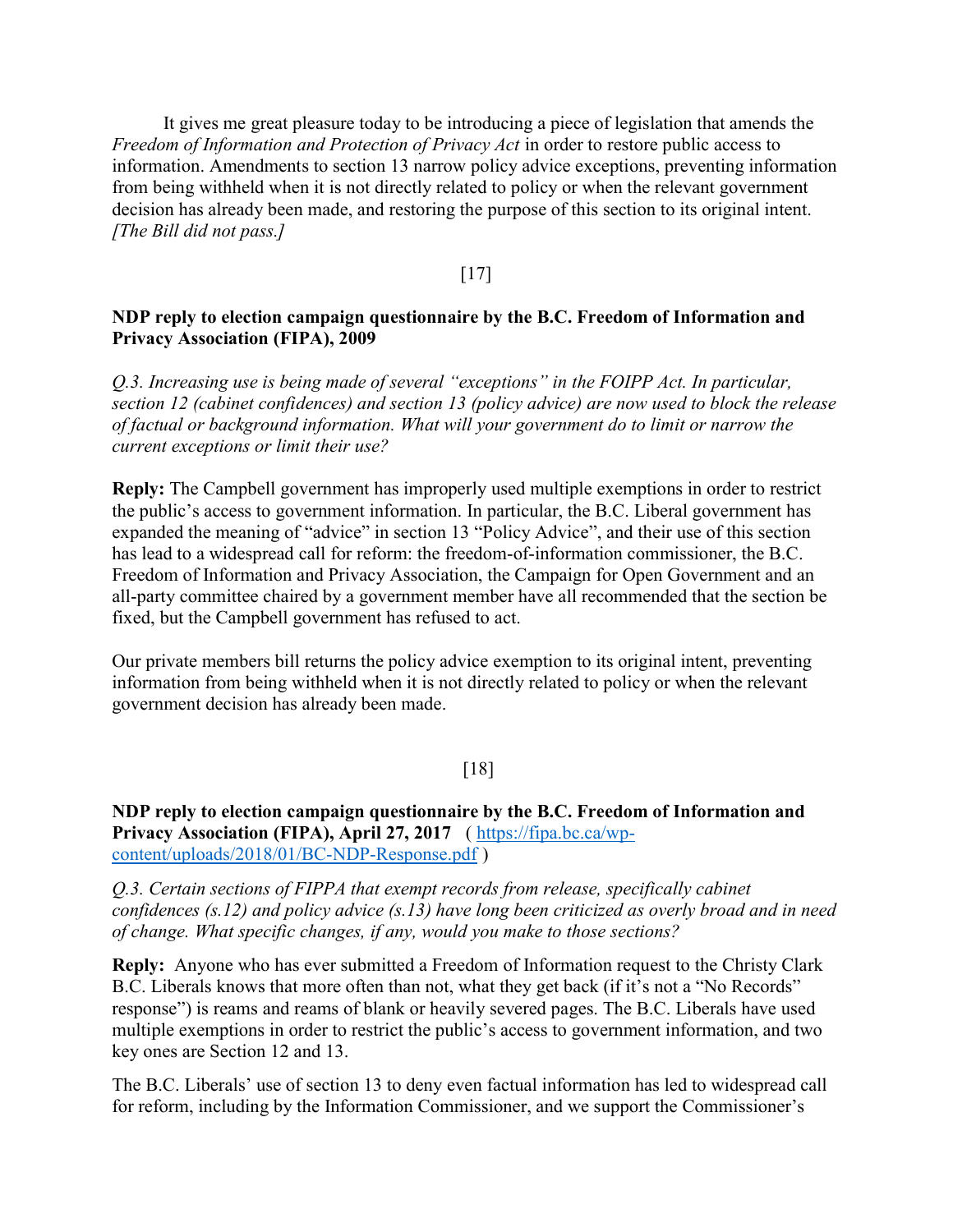advice, reflected in the May 2016 report of the Special Committee to Review the Freedom of Information Act, that the meaning of this section should be restored to its original, pre-B.C. Liberal, intent.

We also support the position of the Information Commissioner regarding Section 12: the Commissioner has clearly stated that "the importance for our system of government of generally protecting the confidentiality of Cabinet proceedings and deliberations is beyond question" (https://www.oipc.bc.ca/special-reports/1274 ) but that this should not be applied as a blanket mandatory exemption, as the B.C. Liberals have done, but rather that "the government can maintain an appropriate and necessary level of confidentiality using a discretionary exception" exercised by Cabinet (https://www.oipc.bc.ca/special-reports/1935m )

## On FOI-exempt subsidiary companies

[19]

Hansard, May 20, 2008

## [NDP MLA Katherine Conroy presented a bill titled Freedom of Information and Protection of Privacy Act Amendment Act, 2008]

 It gives me great pleasure today to be introducing a piece of legislation that amends the Freedom of Information and Protection of Privacy Act in order to restore public access to information. The amendments increase the scope of the act to include information from quasipublic bodies in order to preserve public access to information concerning bodies that are performing governmental functions.

 As well, this act increases the transparency of government with regards to information available to the public. By expanding the scope of the Freedom of Information Act, enhancing the public interest paramount principle and limiting exemptions under section 13, as recommended by the Information and Privacy Commissioner, it restores a high standard for public access to information. Coupled with improvements in the time and cost involved, this act improves government accountability, transparency and openness. [The Bill did not pass.]

[20]

Hansard, May 18, 2016

## NDP MLA Doug Routley:

The next question I would like to ask is related to the subsidiary corporations of public bodies. It's been a recommendation for some time from committees that subsidiary corporations - land development corporations subsidiary to universities, for example, and business corporations of school districts - essentially any subsidiary corporation controlled by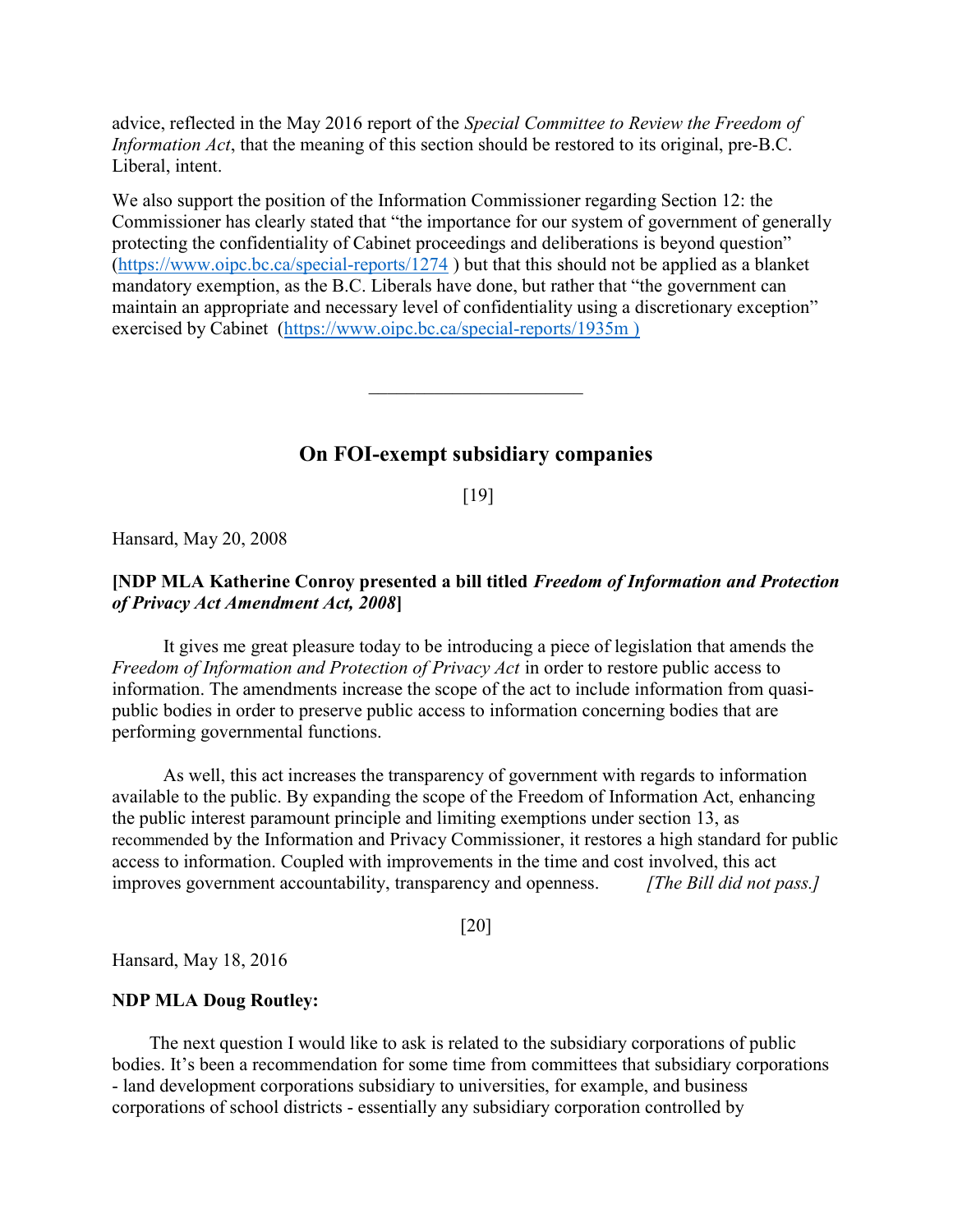government…. There are several different definitions of what that might be. A 50 percent plus one ownership stake in that corporation or the appointment of directors of the corporation by the government could qualify the corporation to come under the scope of FIPPA.

It's been a recommendation from a couple of commissioners, a couple of reports now. A previous minister from Prince George had agreed, when she was Education Minister, that that was an appropriate step and a gap in the legislation. Has the minister considered it? Will he be moving to bring subsidiaries under the scope?

### Hon. Mike de Jong [Liberal minister for FOI policy]:

Short answer is yes. It is something that we are examining, that I am seized of . . . . So the idea, the notion of extending the umbrella more broadly, is something that I see wisdom in.

[21]

Hansard, March 7, 2007

### NDP MLA Harry Lali:

 When we talk about that, there are a number of bodies that come into play that are actually covered. B.C. Ferries, for instance, is one of them. The role of Maximus, the MSP premiums, is in there. Accenture, which is Hydro records and billings. And then you can also look at the Northern Development Initiative Trust, the Southern Interior Development Initiative Trust and the Vancouver Island development initiative trust. There are a number of bodies that are now put at arm's length. VANOC is another one, and a whole lot of P3s also come under the purview of this.

 It's the taxpayers' money that these quasi-governmental, quasi-independent bodies spend. If there is only one taxpayer in this province, it's their money that is being spent. Yet there is absolutely no accountability. . . . they're spending literally billions and billions of dollars. Actually, there was an estimate that was done. It was \$27 billion worth of projects that are being done as a result of all of this, and people don't have access to their own information.

 So I'd like to ask the minister: how can she say that they are living up to the Premier's statement of being the most open, accountable and democratic government when clearly they are not? What is she willing to do to make sure that people can get access to their information from these quasi-independent, quasi-government bodies that I've mentioned?

[22]

Hansard, July 21, 2015

Meeting of the Special Committee to review the B.C. FOIPP Act.

NDP MLA and committee member David Eby (the current Attorney General):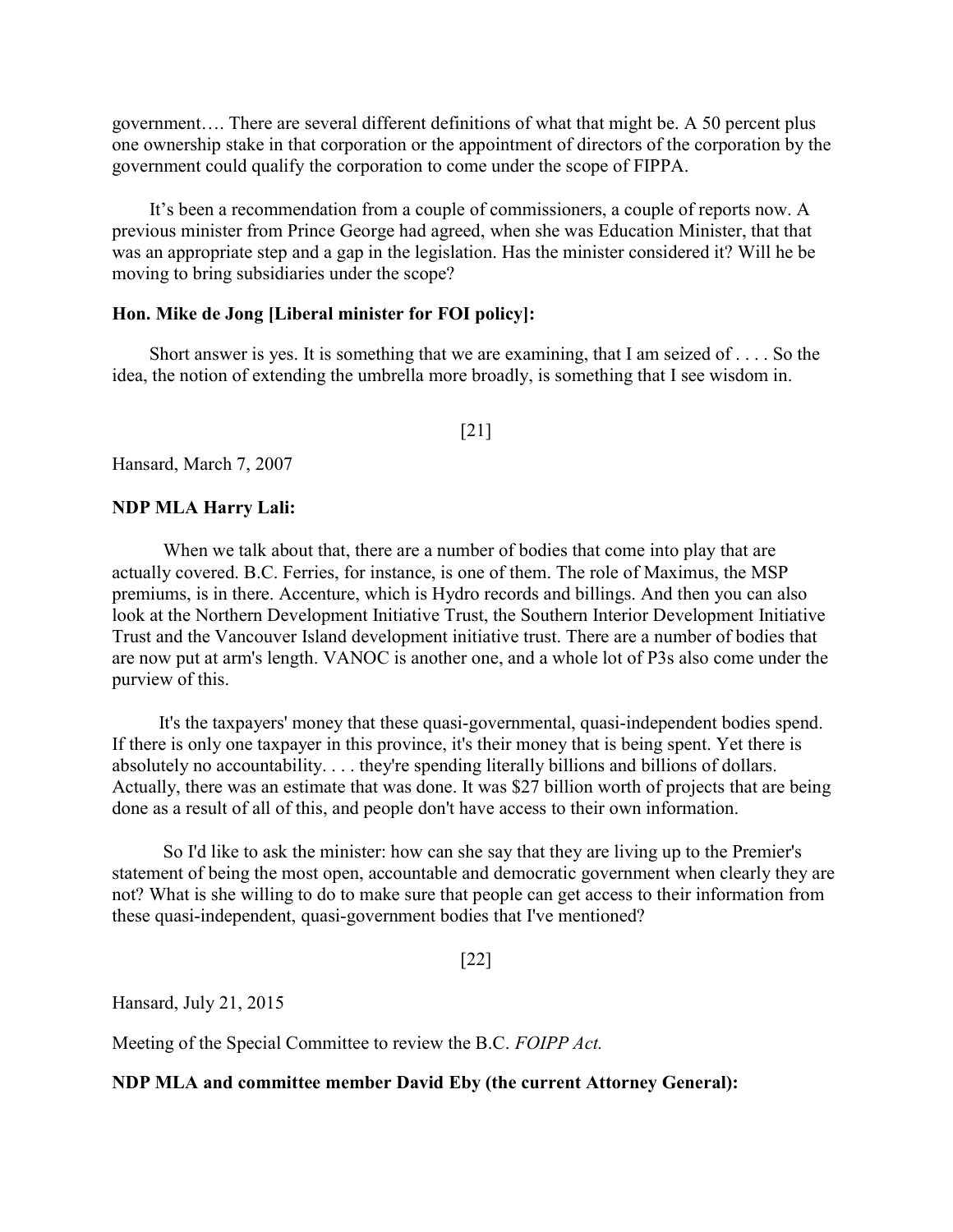We were provided a document that had a list of recommendations put forward by the 2010 committee and where we were at in terms of the implementation as a province. Recommendation No. 4 was: "Expand the definition of 'public body' in schedule 1 to include any corporation that is created or owned by a public body, including an educational body."

Now, I understand the history of this is that in 2005 Minister Shirley Bond issued a press release saying that school boards that owned entities would be subject to FOI. We got an update last week, this week. . . . saying that this was under consideration, that there were consultations that had been done, and there were implications that may have "unintended consequences."

I'm having trouble understanding how in 2005 the government could say that they were going to do this, and in 2015 we still don't have this in place.

### (Committee Meeting, Nov. 18, 2015)

### [NDP MLA David Eby speaking to the Government's Chief Information Officer]

Eby: In follow-up on this wholly-owned-subsidiary issue, I'm surprised that you're seeking advice from this committee about how to implement this. I note in the Privacy Commissioner's submission, she notes: "In June 2014 and October 2011, I wrote to the relevant ministers to ask that an amendment be drafted to FIPPA to ensure that these entities were all public bodies that were covered by FIPPA."

Since October 2011, or perhaps since June 2014, you haven't been able to figure out a way to get wholly-owned subsidiaries under the Freedom of Information Act, any way to draft legislation to bring them underneath? If you haven't, if that's the case, have you advised the commissioner of your difficulty around this and asked for suggestions about how to implement her recommendation?

It seems to me that this has been going on for a long time. This committee has heard from six or seven witnesses that this is a serious issue. We're going to hear from the commissioner, it seems, on it as well. I find it surprising that there are no records on this request.

#### **B. Hughes:** I'm not sure I understand your last comment that there are no records.

Eby: How can it be that since October 2011 this has been an issue - a huge issue for the public - in front of this committee for multiple years, yet this ministry has no idea about how to implement that recommendation and is, in fact, seeking recommendations from elected officials about how to do that?

### [23]

## NDP reply to election campaign questionnaire by the B.C. Freedom of Information and Privacy Association (FIPA), 2009

Q.2. Extending the FOI act to all public and quasi-public bodies - A number of multi-billion dollar entities are not covered by the FOIPP Act, including BC Ferries and VANOC. Will you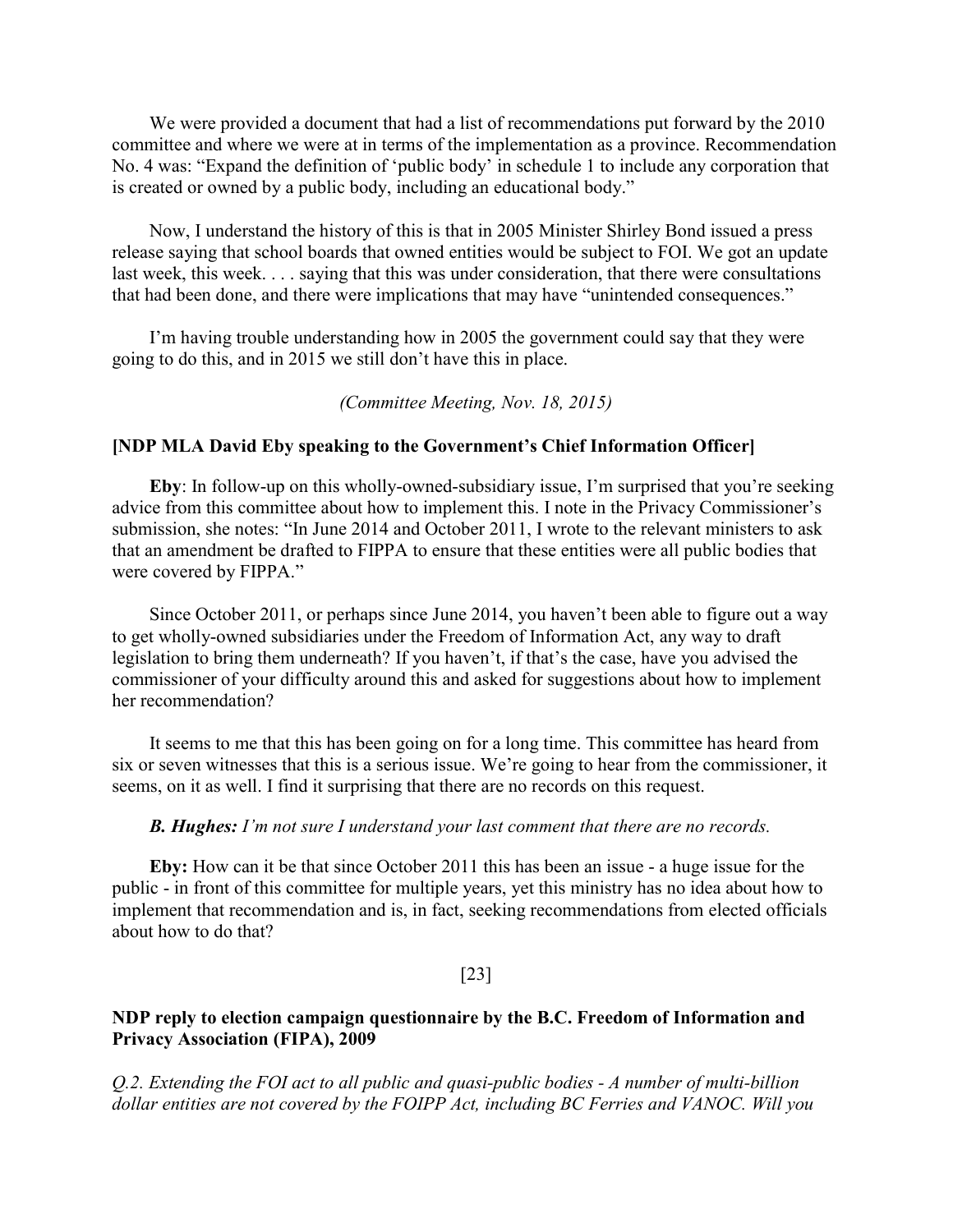extend the scope of the Act by covering the public and "quasi-public" bodies not currently covered?

**Reply:** We support expanding the scope of the Act to include information from quasi-public bodies in order to preserve public access to information concerning bodies that are performing governmental functions.

## [24]

Q.4. In 2017, the Special Legislative Committee reviewing FIPPA repeated the recommendation from the 2010 Committee that subsidiaries created by educational public bodies like colleges and universities should be made subject to the Act. Will your government make this change and if not, why?

**Reply:** We support the Act being expanded to capture subsidiaries created by public bodies and will consult with affected organizations.

- NDP reply to FIPA, election campaign questionnaire, April 27, 2017

## On "oral government" and duty to document

## [25]

[From news story: Records for 2010 Olympic Games go missing. By Stanley Tromp. The Georgia Straight, April 17, 2008. Background: Minutes of the meetings of the B.C. 2010 Olympic and Paralympic Winter Games Secretariat - a branch of the B.C. Economic Development Ministry - the entity that politically oversees the Games, were recorded for a time. It ceased doing so after being irked by the media's FOI requests for them; the Liberal minister for the Olympics publicly defended the move. Then-MLA Harry Bains is the current minister of labour.]

The loss of FOI access to the minutes is "reprehensible", the B.C. NDP Olympic Games critic, MLA Harry Bains, told the *Straight*. "It's like pulling teeth. This secrecy is absolutely unacceptable. This is billions of taxpayers' money. It's also paramount to the success of an organization to keep minutes so that we can review the past history of decision-making, and improve it in the future."

## [26]

[From news story: Victoria's secrets have long been kept creatively; Freedom of Information law sidestepped by premiers for 23 years. By Rob Shaw. Vancouver Sun, Oct. 29, 2015]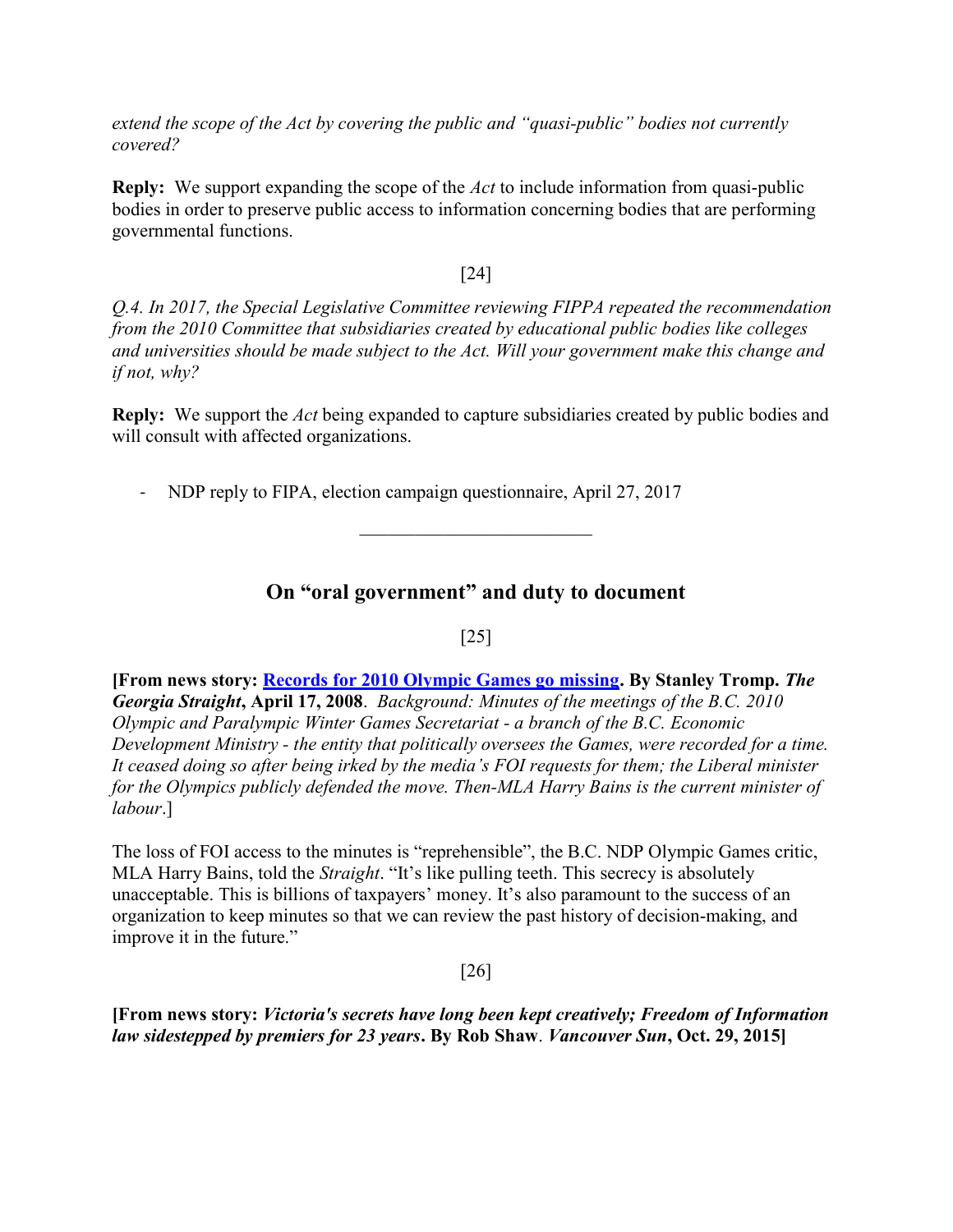Private email accounts, secret code names, mass deletion of emails, the suspicious absence of key records and an oral culture of not writing things down - these sound like ways staff and members of Premier Christy Clark's government are skirting the FOI Act.

From the moment the FOI law passed in the legislature, NDP and Liberal premiers have found ways to get around it. "I can remember public servants saying, 'Well, let's not write this down,' " said Colin Gabelmann, the NDP attorney general who created the act. It's all disheartening to Gabelmann, the father of the FOI act who has watched it be weakened and undermined for years.

"I didn't anticipate it," he said in an interview. "It's like burning books. It's destroying evidence. It's destroying history. I never ever anticipated it would come to this."

In 2000, then-premier Dosanjh was forced to admit 18 cabinet ministers were using private email accounts with secret code name aliases (Dosanjh, a self-admitted technology Luddite, had the email alias "Loriann" after the assistant who set up his computer). Critics said they were sidestepping FOI.

NDP Leader John Horgan, who worked as a staffer in the '90s-era NDP governments, said he doesn't remember finding ways to exploit the FOI act. A future NDP government wouldn't mistreat FOI, he said.

[27]

Hansard, March 7, 2013

## NDP MLA Maurine Karagianis:

You'd think when the Premier has claimed credit for shipbuilding where none actually occurred, at least there would've been some shred of paper somewhere in her office to document it. The reality is that since this Premier was sworn in, the increase in "no records" responses from her office has increased by 45 percent. The lack of records only serves to make British Columbians more suspicious about what their government is doing and why it is so secretive in hiding information through the back channels.

[28]

Hansard, Feb 16, 2017:

## NDP MLA Doug Routley:

I move the introduction of the Public Records Accountability Act. I am pleased to introduce a records accountability act. This is the third time I have brought forward a bill to improve British Columbia's access to information. This all is against the backdrop of continued scandals regarding information management in this province — this against the backdrop of repeated condemning reports from successive Information and Privacy Commissioners. This bill acts on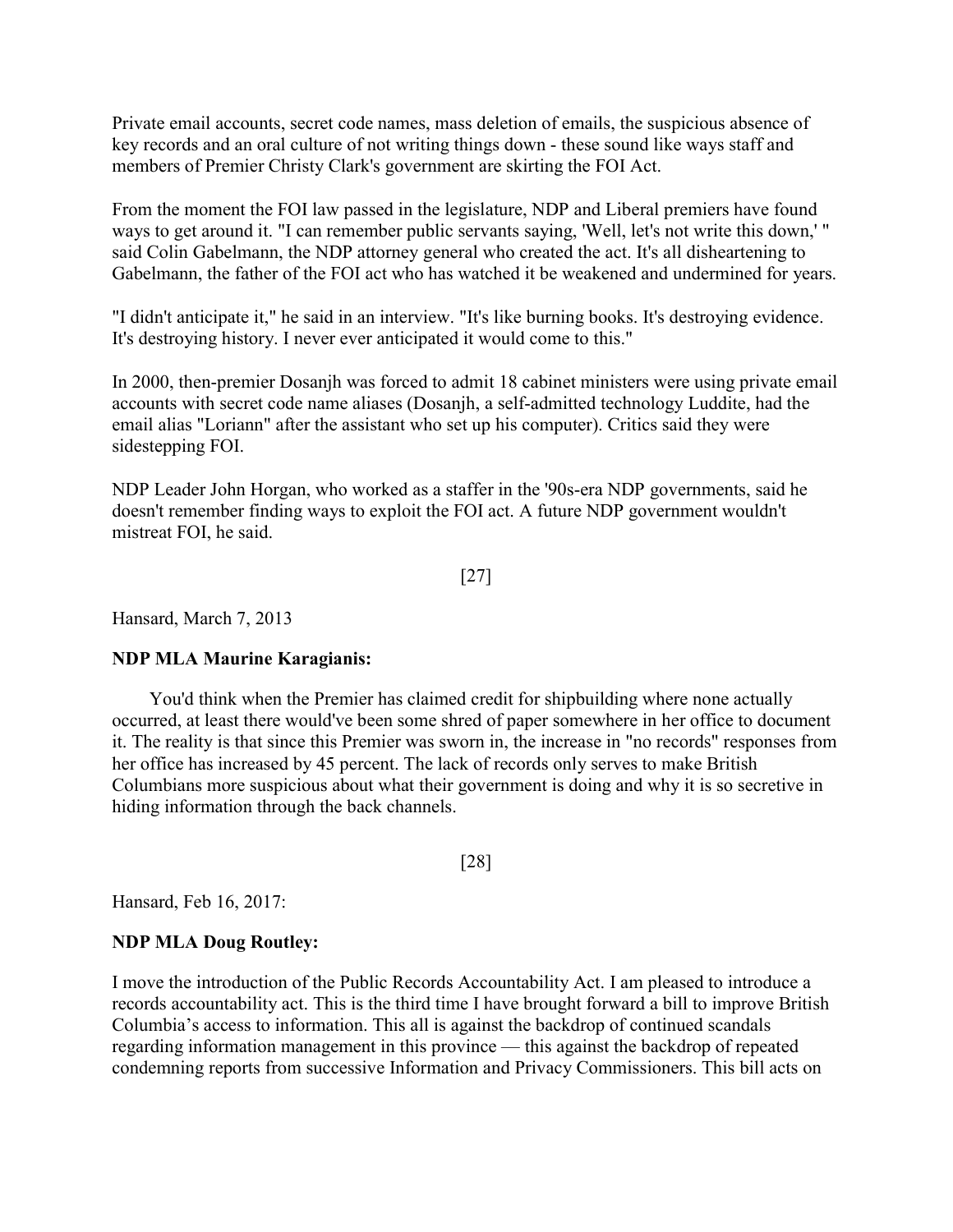many recommendations made by the Information and Privacy Commissioner as well as several select standing committees to review the Freedom of Information and Protection of Privacy Act.

This bill does three key things. First, it creates a positive duty to document, which will require that the government maintain full and accurate records pertaining to any action that the government makes, which includes business done with contracted companies. Recent years' triple-delete scandal and a plethora of "no records" responses to freedom-of-information requests require that the people of B.C. have more confidence in the management of the records of government.

Second, this bill requires that this information be maintained in an accessible form so that all may reference this information and ensures that no government document is destroyed without authorization.

Finally, this bill creates the duty to investigate instances of unauthorized destruction of government information and compels public bodies to release records as to how they process freedom-of-information requests. It also removes legal immunity from officials who fail to disclose documents. [The Bill did not pass.]

### [29]

Hansard, March 2, 2015

## NDP MLA Doug Routley:

 The government has a record of relying on an oral culture, increasingly relying on government and governance without documentation.

We have seen that so many times in this province, where the government has failed to produce information, has produced incorrect information, has produced misleading information that has led directly to tragedy in people's lives and a farce of good governance. Creation - in other words, the duty to document - is a failed aspect of Bill 5. . . . What good is a Freedom of Information Act absent the information? It's empty. It's meaningless. Frankly, I would argue that it is contemptuous of taxpayers.

### (Hansard, March 14, 2017)

Since the Act was passed in 1994, and up to 2015, there have been 50 amendments to the act. Of those 50 amendments to the act, zero were expanding openness. Zero expanded access for British Columbians. . . .

As I said, I was pretty excited when I saw that there was going to be legislation that said: "Duty to document." I was talking to people about it, and they said: "No, there is no duty to document." This is typical of this government. This is, yet again, an attempt to try to do something just before an election. To be able to say one thing when in fact they're doing the opposite — doing absolutely nothing.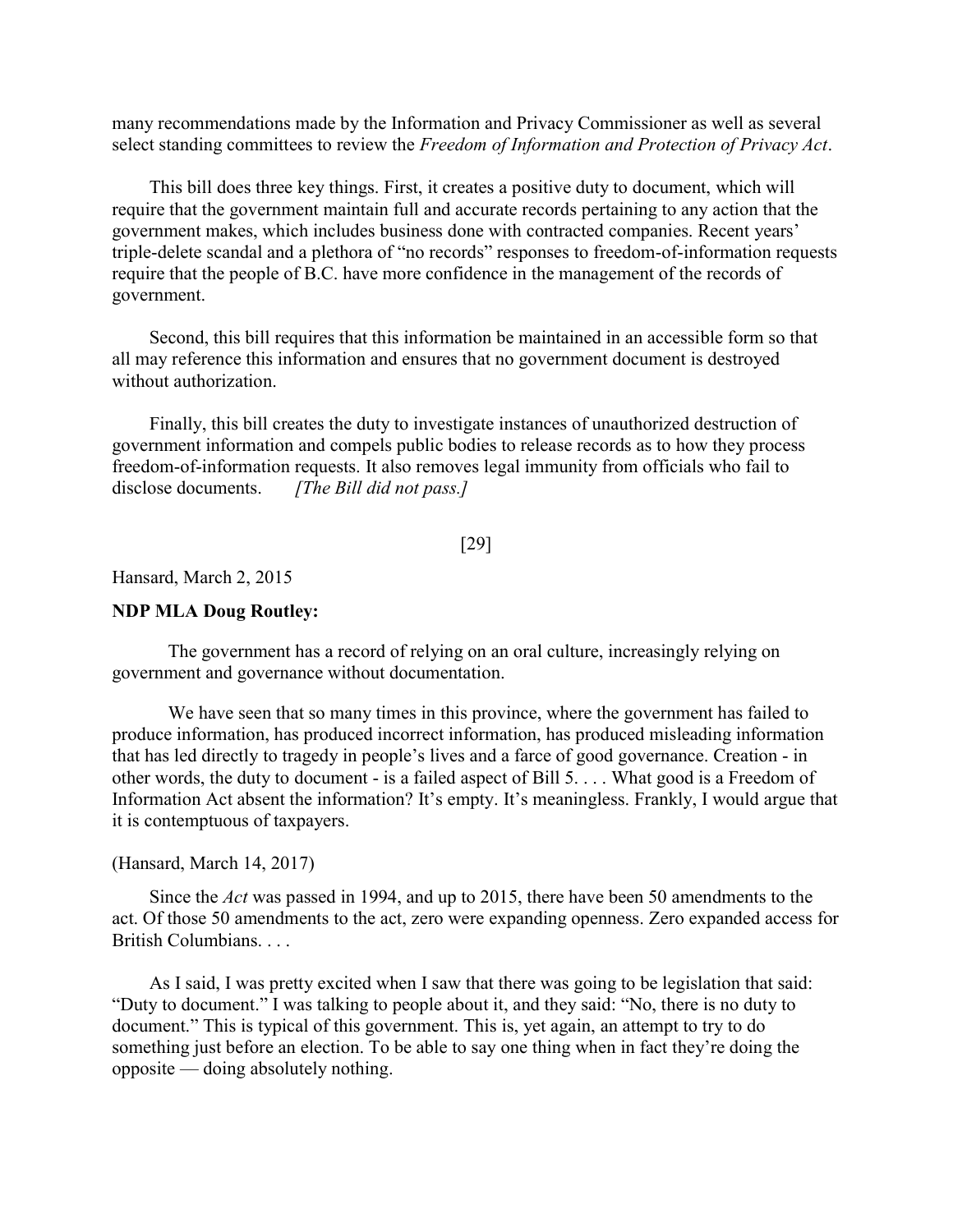[30]

NDP reply to election campaign questionnaire by the B.C. Freedom of Information and Privacy Association (FIPA), 2009

Q.5. B.C. is the only province in Canada which does not have an Archives Act to ensure that important government records are preserved. And currently, government documents are not being properly placed in the provincial archives. What will you do to correct these inadequacies?

Reply: An NDP government will consider Archive acts and best practices across Canada for dealing with government records in order to determine a made-in-BC policy.

Q.6. What will your government do to incorporate the principles of public access into the creation, preservation and destruction of records, including:

 $=$  a positive duty to create and maintain records of key government decisions, orders, actions, deliberations and transactions; and = penalties for improperly tampering with or destroying records to avoid disclosure?

Reply: An NDP government will consider best practices both across Canada and internationally regarding the duty to create and maintain records in order to determine a made-in-B.C. policy.

[31]

NDP reply to election campaign questionnaire by the B.C. Freedom of Information and Privacy Association (FIPA), April 27, 2017 ( https://fipa.bc.ca/wpcontent/uploads/2018/01/BC-NDP-Response.pdf )

Q. 2. Both FIPA and the Information and Privacy Commissioner have recommended the creation of a 'duty to document' in the Freedom of Information and Protection of Privacy Act. The Special Legislative Committee reviewing FIPPA agreed with this recommendation. FIPA has called for the creation of penalties under FIPPA to discourage interference with information rights, as have the Commissioner and the Special Committee.

Will your government act on the Commissioner's recommendations to put a "duty to document" in the Freedom of Information and Protection of Privacy Act?

Reply: Yes. The B.C. NDP has introduced legislation multiple times, including the Public Records Accountability Act, 2017, to strengthen Freedom of Information legislation and create a positive duty to document government actions for greater accountability to the public. The B.C. Liberals have not only repeatedly refused to legislate the duty to document, including in their recent pre-election PR exercise of Bill 6, but Christy Clark and the B.C. Liberals were found to have flouted and even broken FOI laws to avoid accountability using practices including the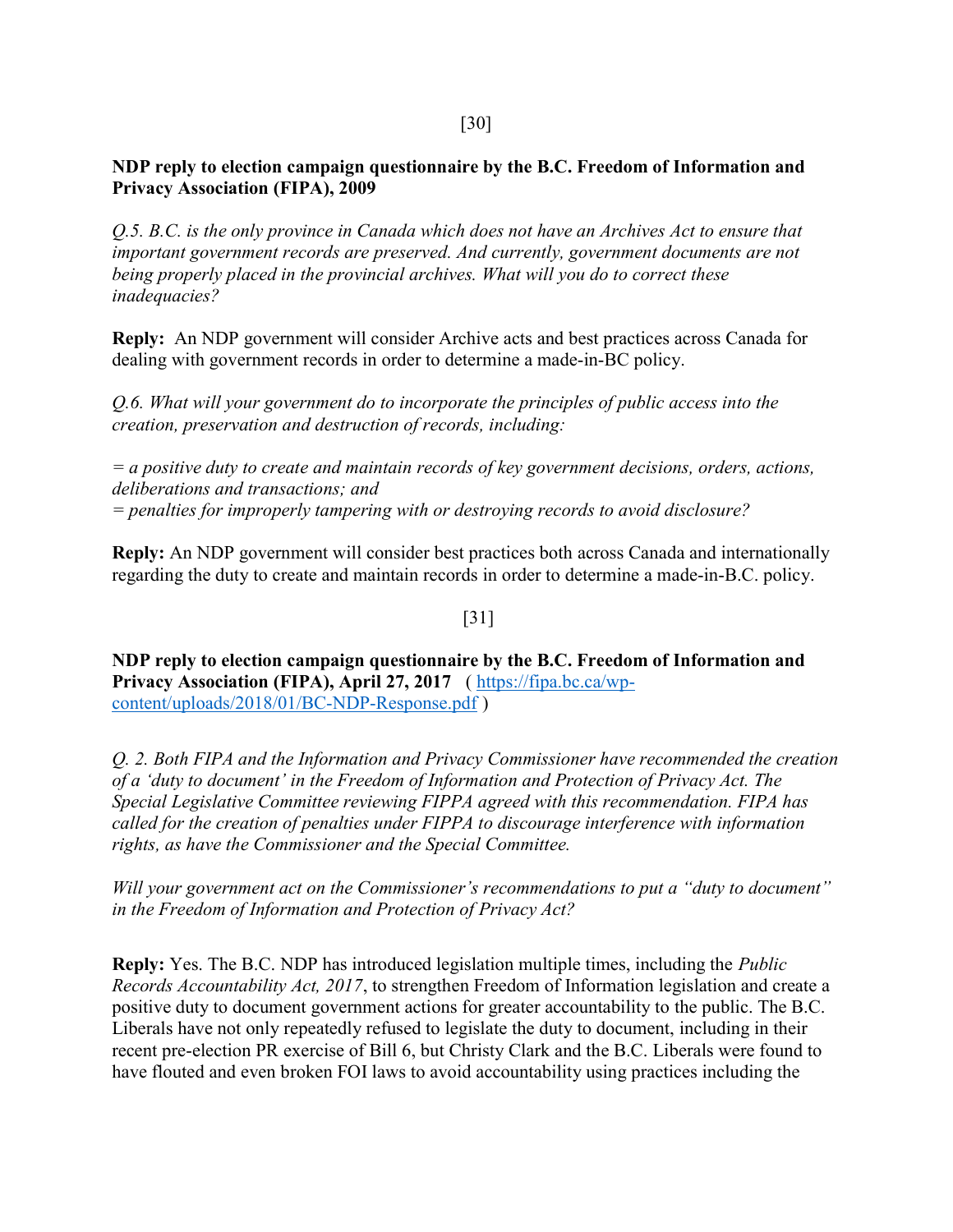willful destruction of emails and documents that the Information Commissioner called a threat to the integrity of access to information in British Columbia.

And the rot started right at the top: the Commissioner discovered that the Christy Clark staffer in charge of FOI coordination in the Premier's office was using Post-it notes to avoid proper record keeping, and her deputy chief of staff for operations had not retained a single email over two years working for Clark.

## On B.C. FOIPP Act section 25, the Public Interest Override

[32]

## NDP reply to election campaign questionnaire by the B.C. Freedom of Information and Privacy Association (FIPA), 2009

Q. 7. Will you reinforce section 25 of the FOIPP act, "Public Interest Paramount" to take a more expansive approach to evaluating when disclosure of records is in the public interest and a fee waiver is merited?

Reply: We introduced a private member's bill which strengthens Section 25, the public interest override clause. Our bill broadens the categories of information where public interest must be seen as paramount, and provides for a fee waiver in cases where disclosure of information is deemed in the public interest.

## [33]

NDP reply to election campaign questionnaire by the B.C. Freedom of Information and Privacy Association (FIPA), April 27, 2017 ( https://fipa.bc.ca/wpcontent/uploads/2018/01/BC-NDP-Response.pdf )

Q.5. Section 25 of FIPPA states that if government records are deemed to be in the public interest, they must be disclosed, even if no request has been made. FIPA, the Commissioner [and the Special Committee] have called for legislative change to this section to bring it into line with how the Commissioner interprets this requirement.

A. Do you agree that Section 25 needs to be rewritten to reflect this? B. What other steps would you take to bring public bodies into line with their statutory duty to disclose under this section?

Reply: The public interest override section is a key provision for Freedom of Information legislation. After the Mount Polley disaster, the Information Commissioner released a report showing that the Christy Clark government had information indicating the existence of a potential safety risk but did not disclose this to area residents. The Commissioner identified the term "urgent circumstances" in section 25 as the reason for government withholding this information and concluded that urgent circumstances should not be required to trigger disclosure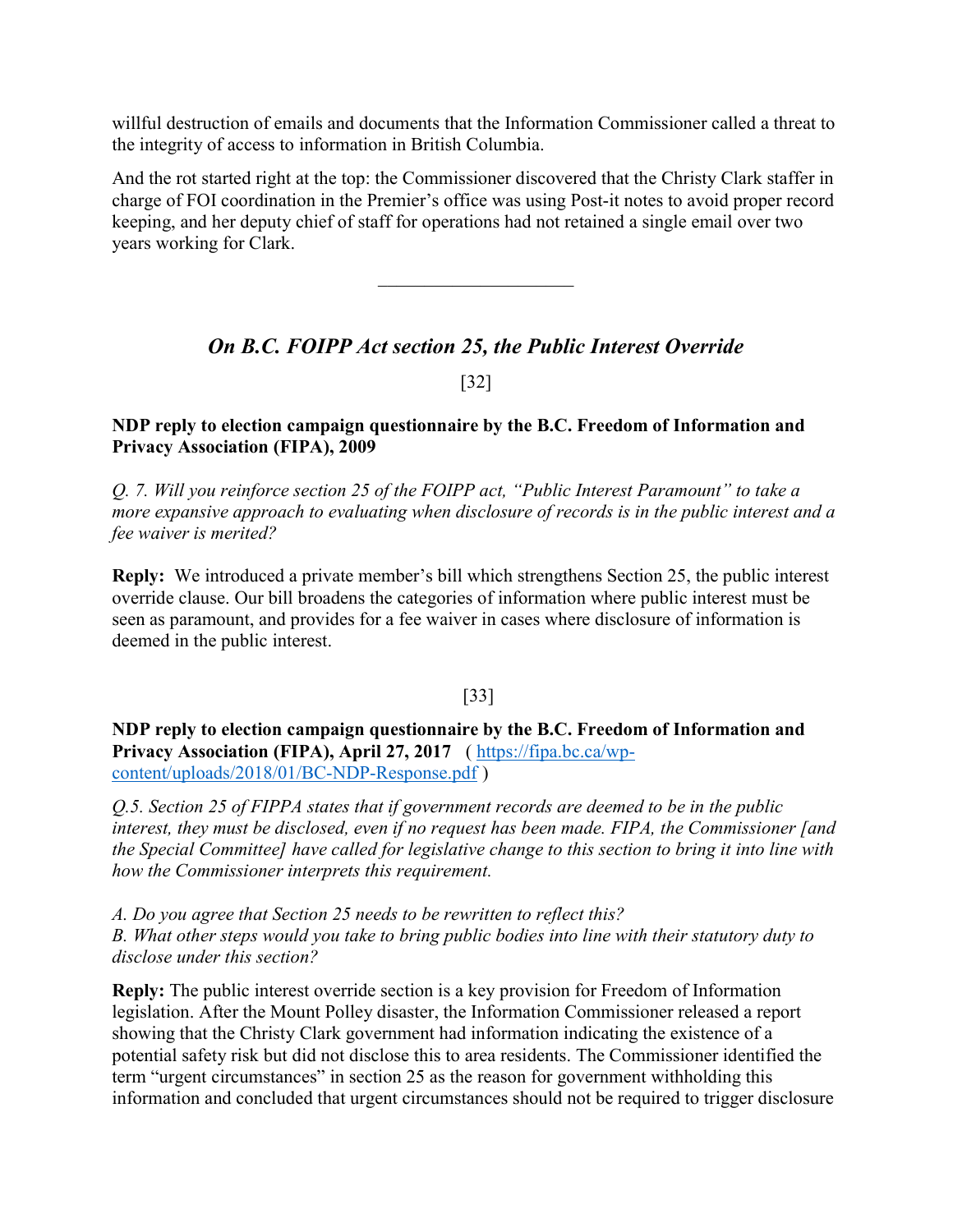where there is a clear public interest to do so. We believe the spirit of the public interest override should again be reflected both in the Act and the response from public bodies, and we will act to ensure this.

## Several Other FOI Issues

## [34]

## NDP reply to election campaign questionnaire by the B.C. Freedom of Information and Privacy Association (FIPA), 2009

Q.1. Improving the government's response to Freedom of Information requests

B.C.'s Information and Privacy Commissioner has repeatedly called for improvement in the serious and chronic problem of delay in government responses to freedom of information requests. If your party forms the next provincial government: (1a) What will you do to create a change in government culture and performance regarding freedom of information requests?

Reply: We are committed to restoring a high standard for public access to information and as government will require faster turn-around on Freedom-of-Information requests.

(1b) What specific amendments or reforms would you make to the Freedom of Information and Protection of Privacy Act and its administration?

Reply: We introduced a private member's bill containing several specific reforms to improve the government's response to FOI requests, including shortening response times, returning the definition of "day" to its ordinary meaning, and addressing the excessive fees that have been levied by the BC Liberal government in order to make information more readily available to the public.

(1c) In his February 2009 report, the Information and Privacy Commissioner identified the main causes of FOI delays as systemic – underfunding, cumbersome sign-off procedures and interministry consultation processes, and a need for better records management practices across government. What will you do to reduce these problems?

Reply: We are committed to cutting red tape and requiring faster turn-around on Freedom-of-Information requests supported by realistic funding for the Freedom of Information and Protection of Privacy office.

Q.4. Governments in BC and elsewhere have developed a process of 'amber lighting' or providing special attention for FOI requests from the media, political parties or civil society groups. These requests often take much longer to process than requests which are not singled out